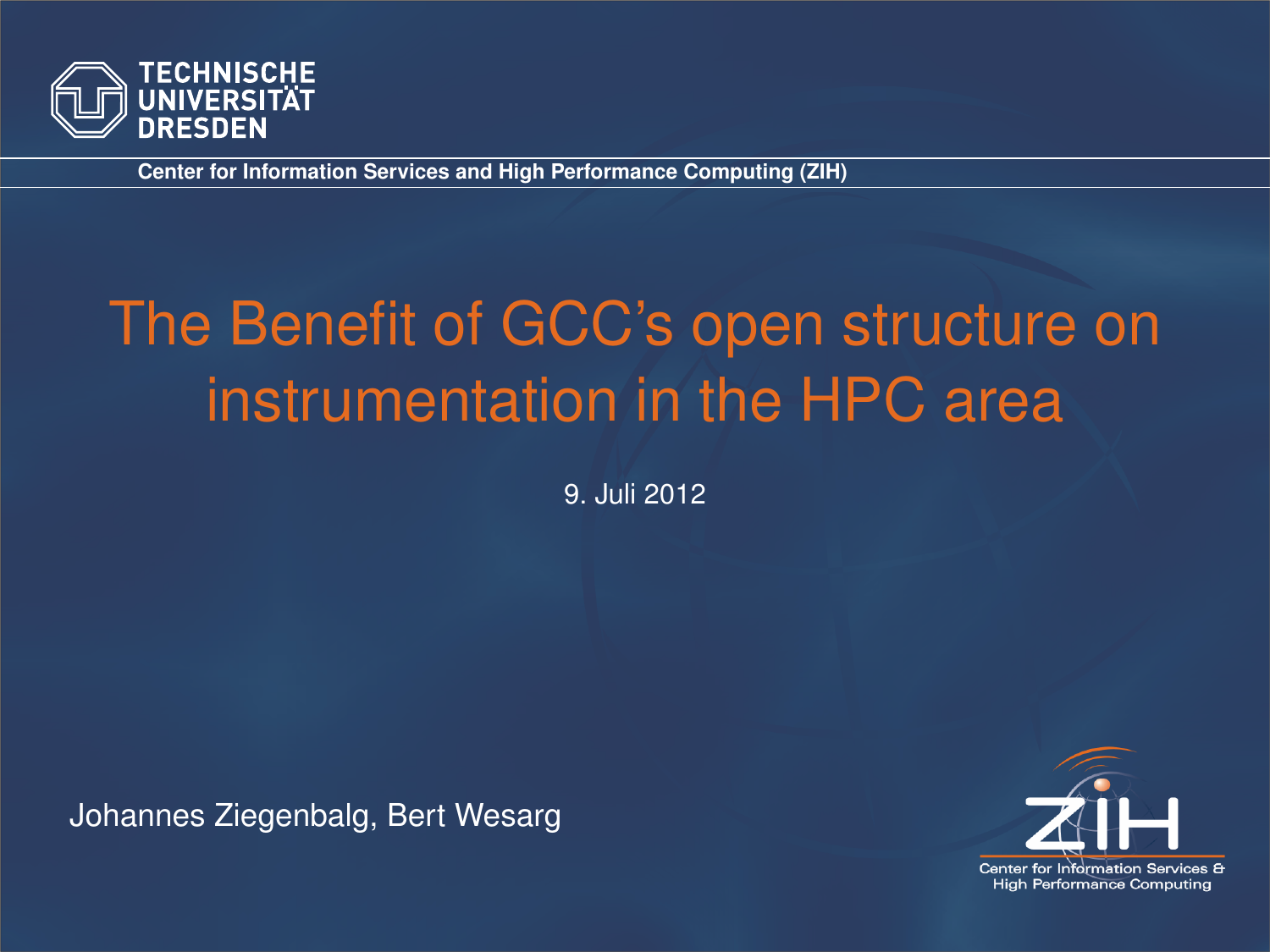









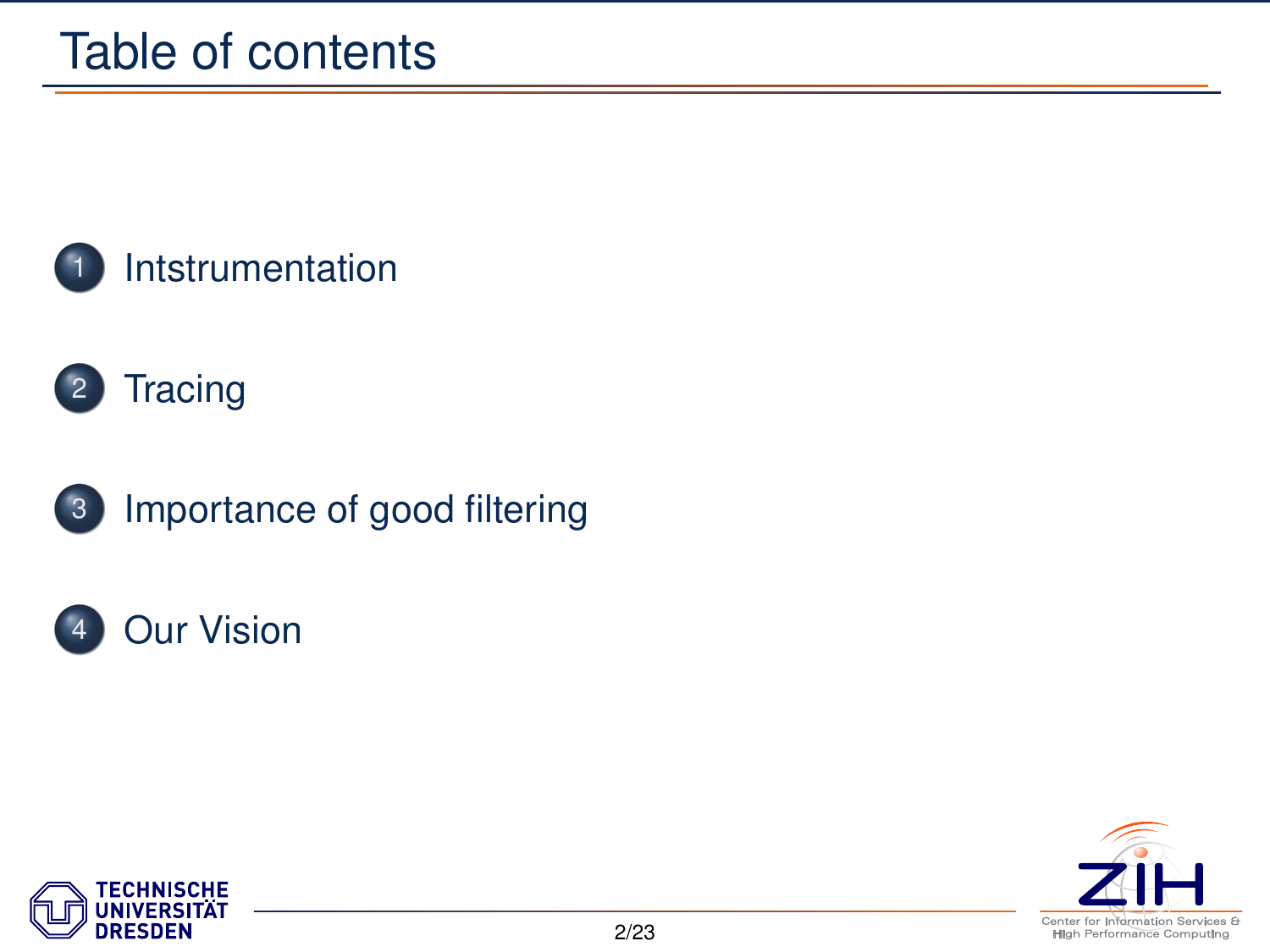#### Definition:

*"In context of computer programming, instrumentation means to enrich the source code of a program with additional information."*

(acc. [de.wikipedia.org\)](http://de.wikipedia.org/wiki/Instrumentierung_(Softwareentwicklung))

<span id="page-2-0"></span>

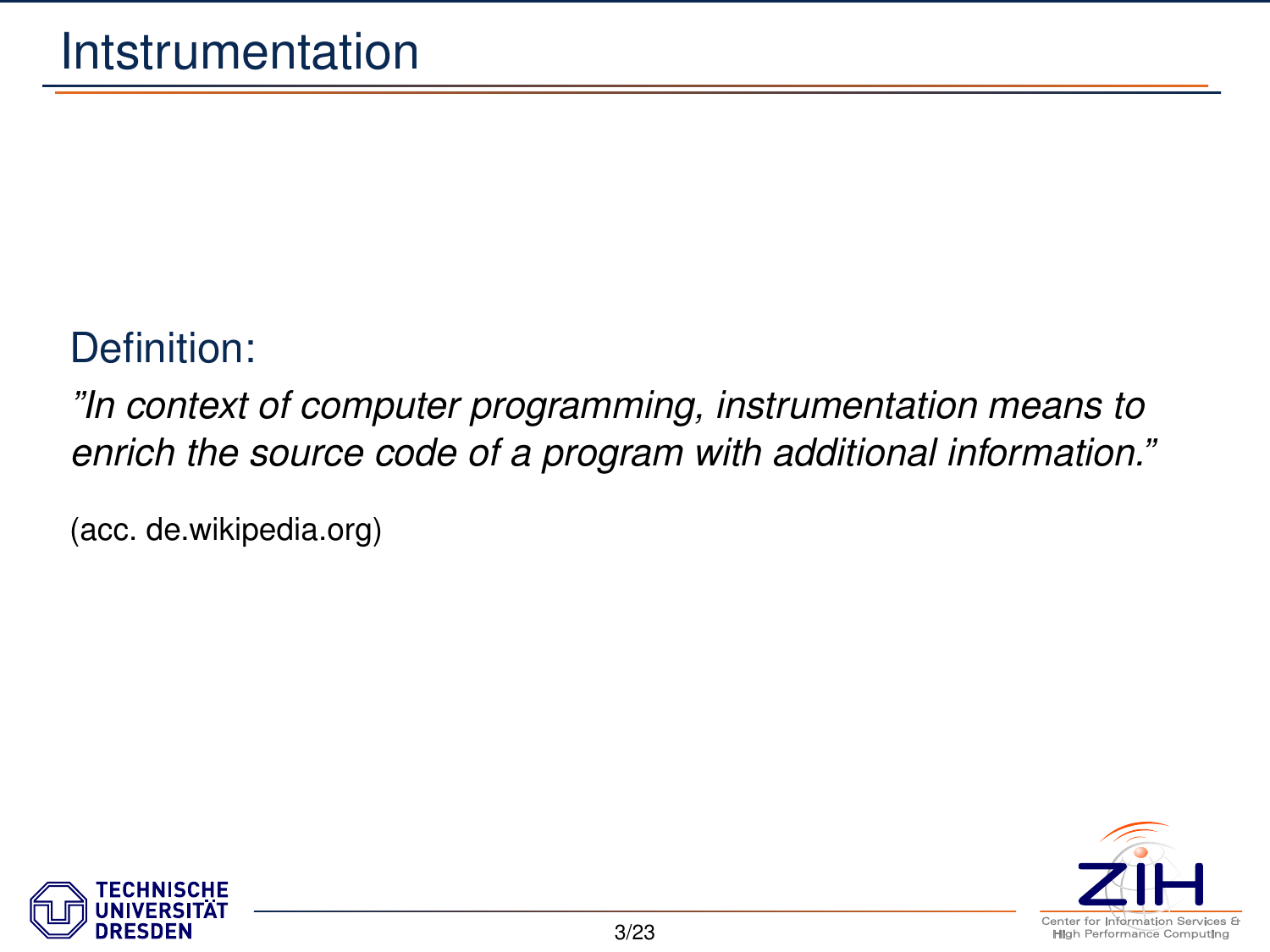enrich source code:

- insert function call at beginning & end of function
- calls to "instrumentation functions"

additional information:

- assign id of function
- collect list of function metadata (name, scl...)
- time-stamp of execution-point



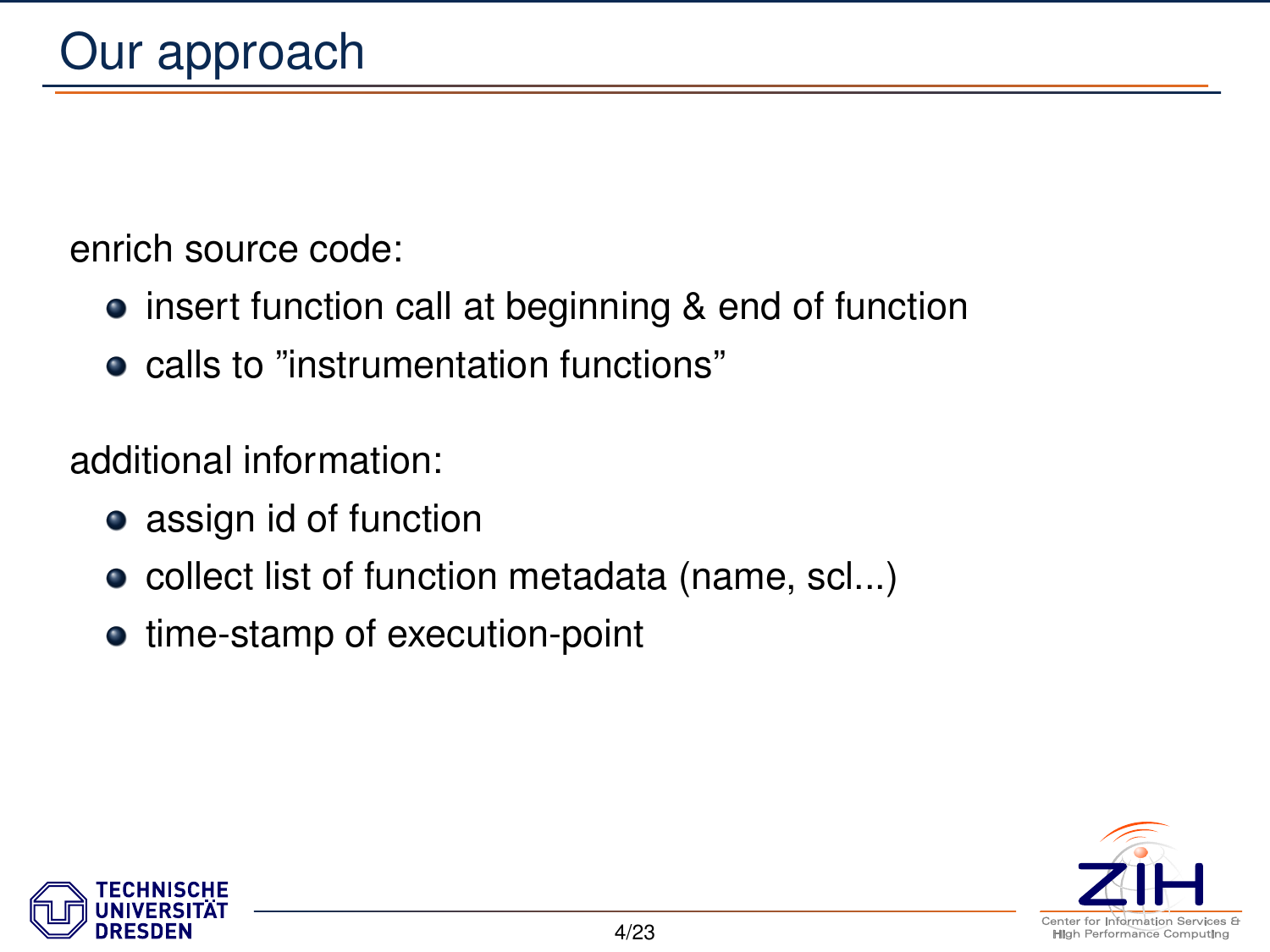enrich source code:

• implementation of:

```
cyg profile func enter(...)
cyg profile func exit(...)
```
compile with: *-finstrument-functions*

additional information:

- you get address of function
- function metadata has to be computed from symbol table



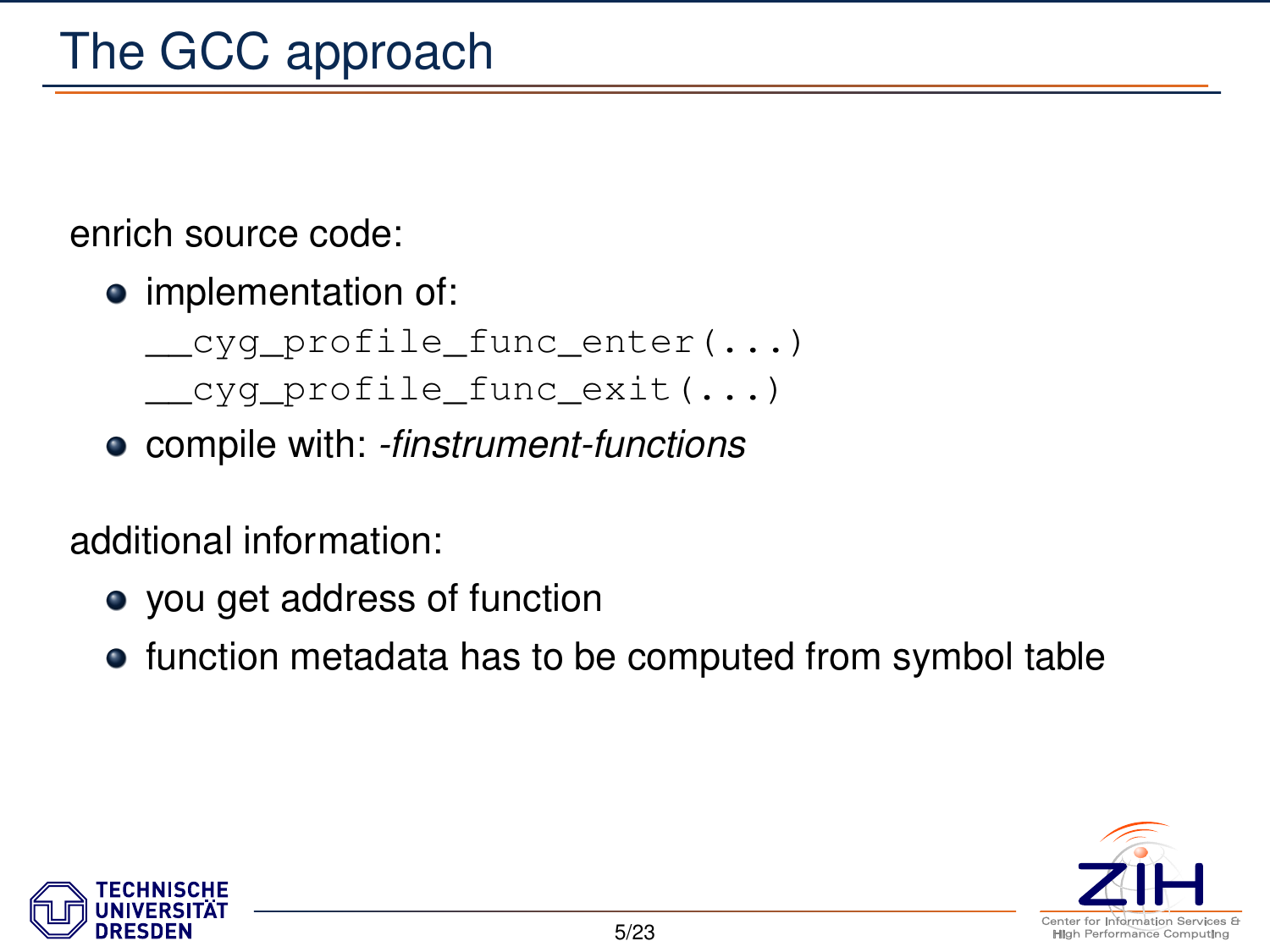

# <span id="page-5-0"></span>**Tracing**

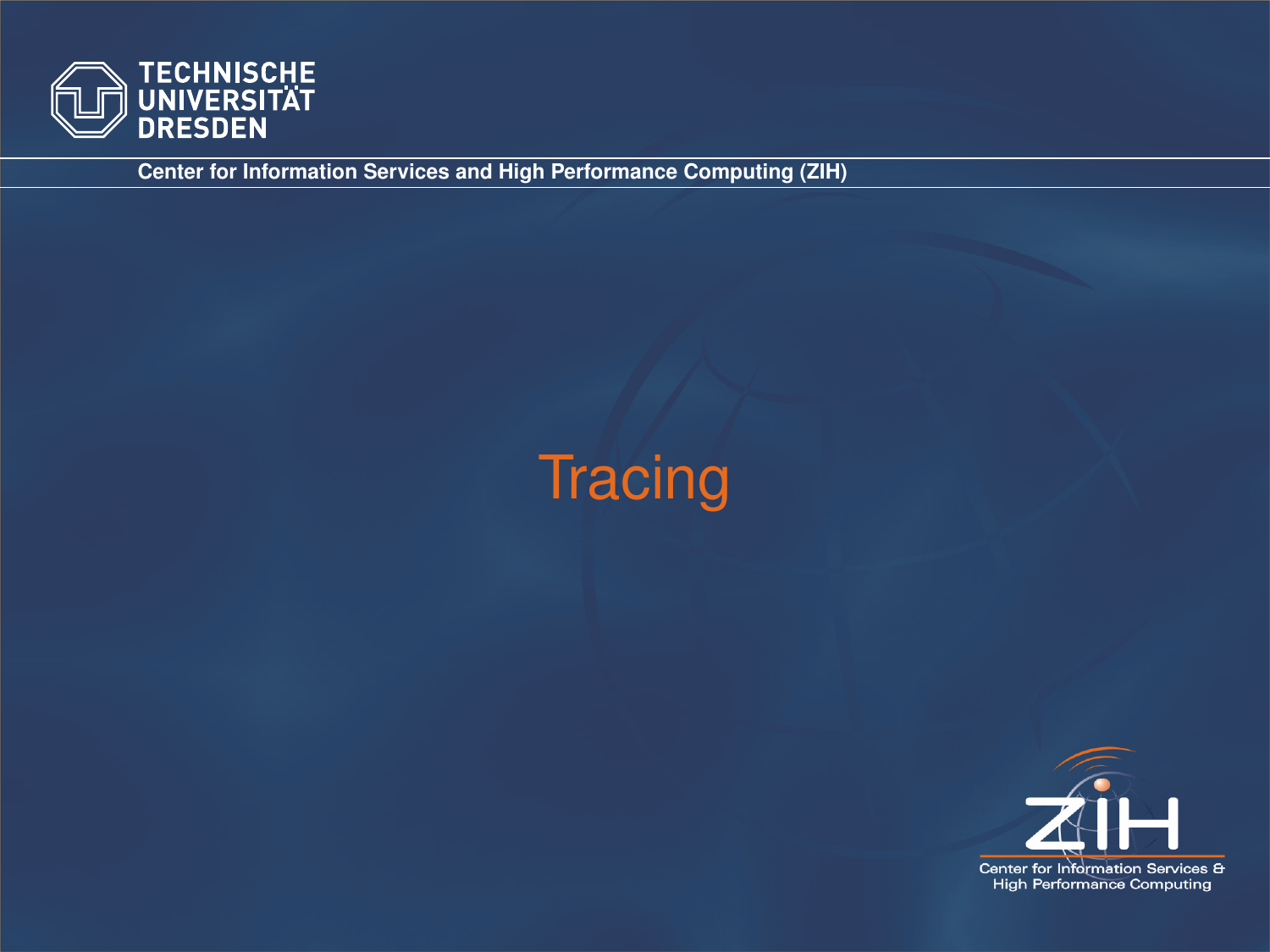#### Definition:

*"In software engineering, tracing is a specialized use of logging to record information about a program's execution."*

[\(en.wikipedia.org\)](http://en.wikipedia.org/wiki/Tracing_(software))



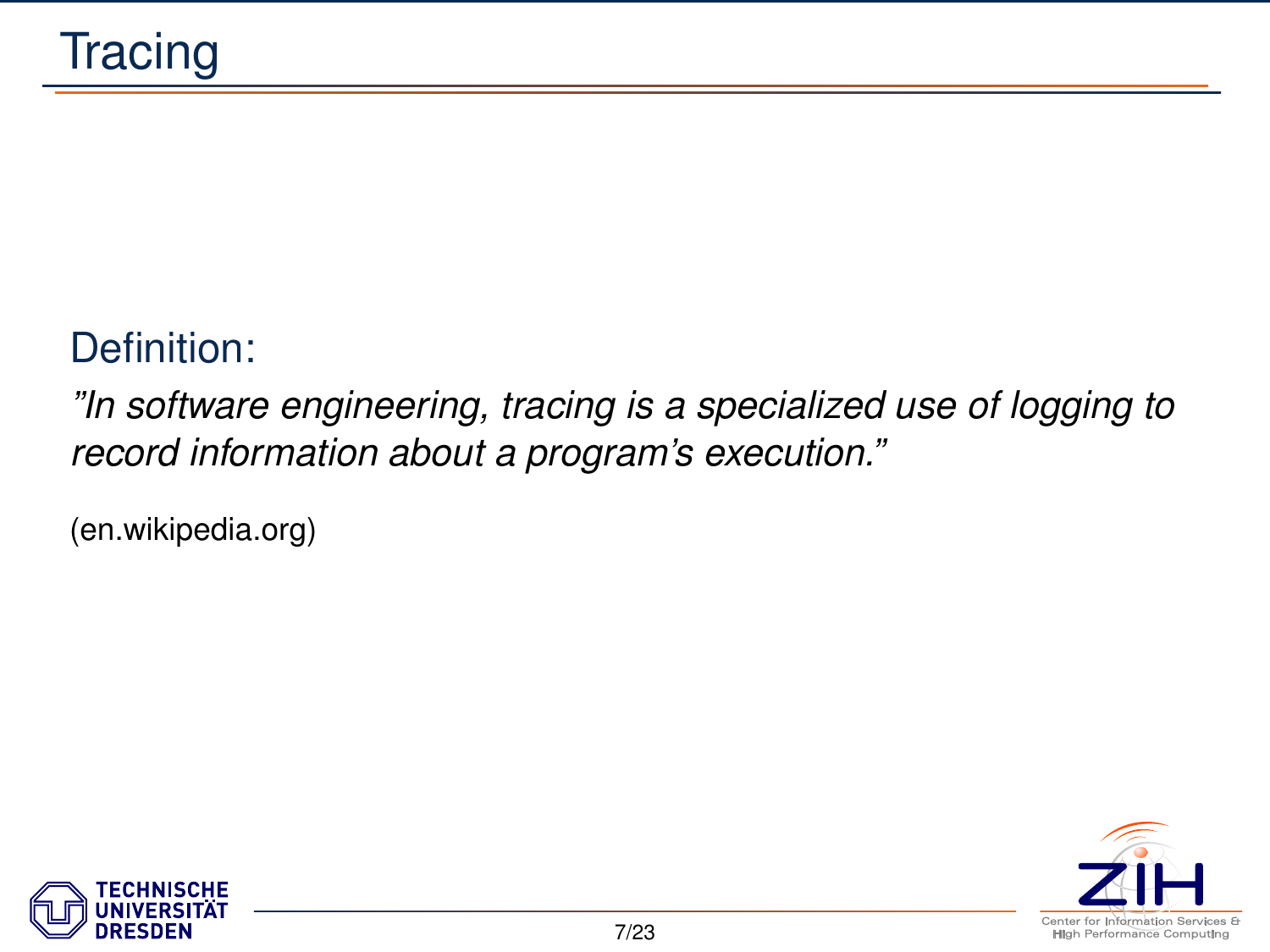after execution you get an time ordered list of events

- we only provide function call tracing
- tracing though library wrapping

it is used for:

- runtime analysis of functions
- analysis of process concurrency
- visualization of program behavior

 $\blacksquare$ ...



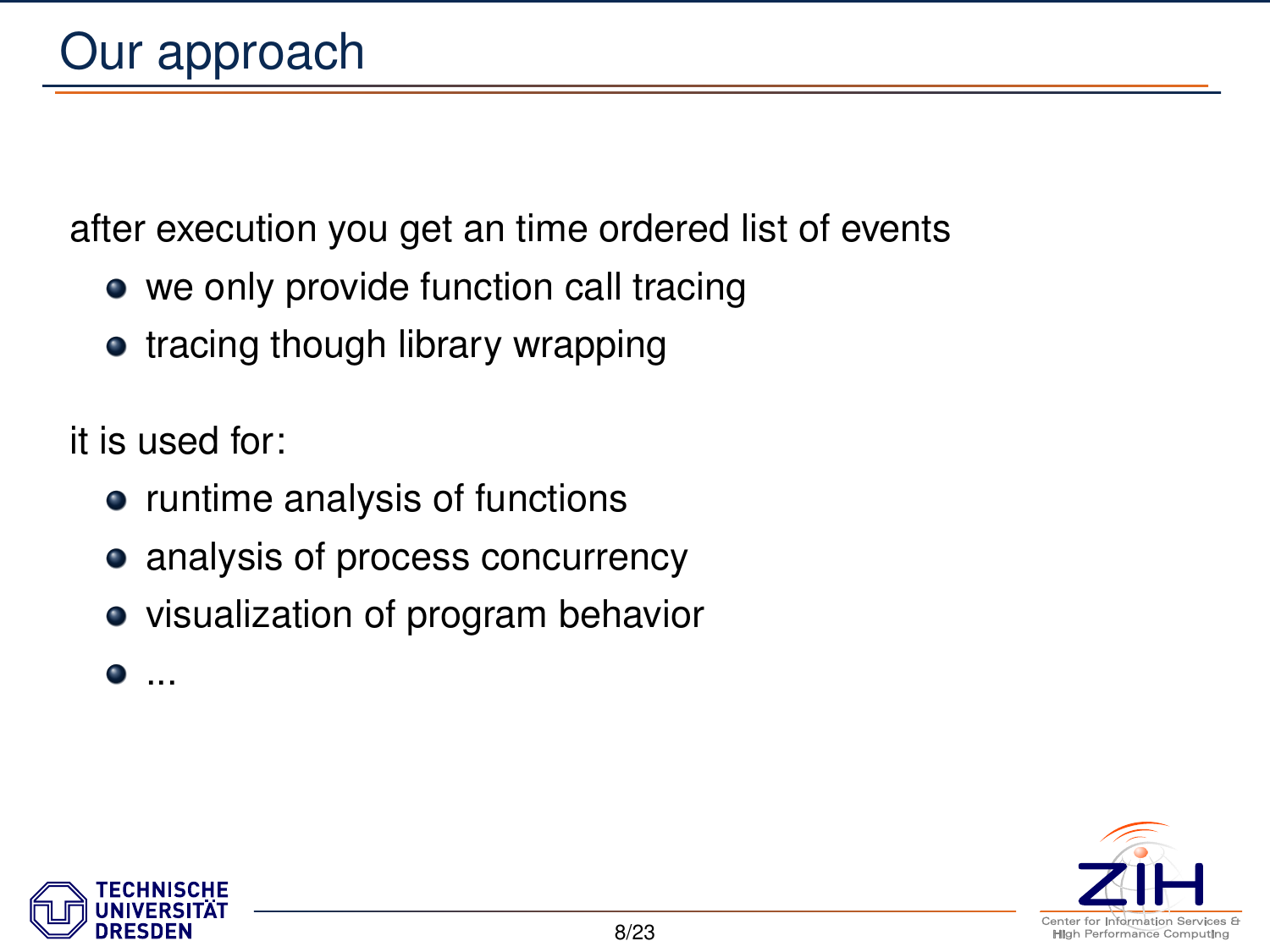### Visualization with Vampir

**DRESDEN** 

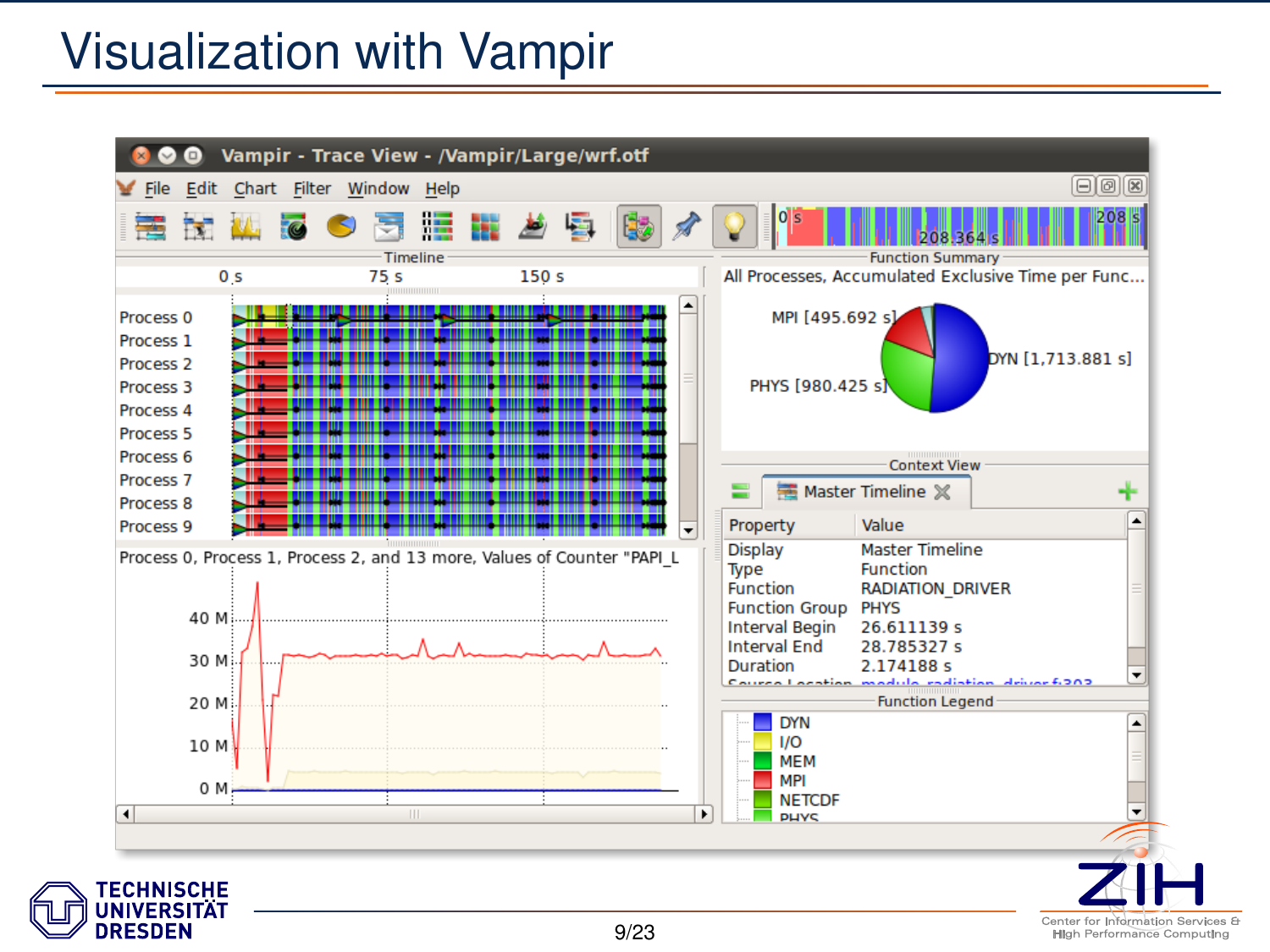#### difficulties

- **e** execution-time slowdown
- program perturbations
- amount of data volume

#### advantages

- very detailed
- summarized information can be computed for arbitrary time intervals
- useful for both performance tuning and debugging



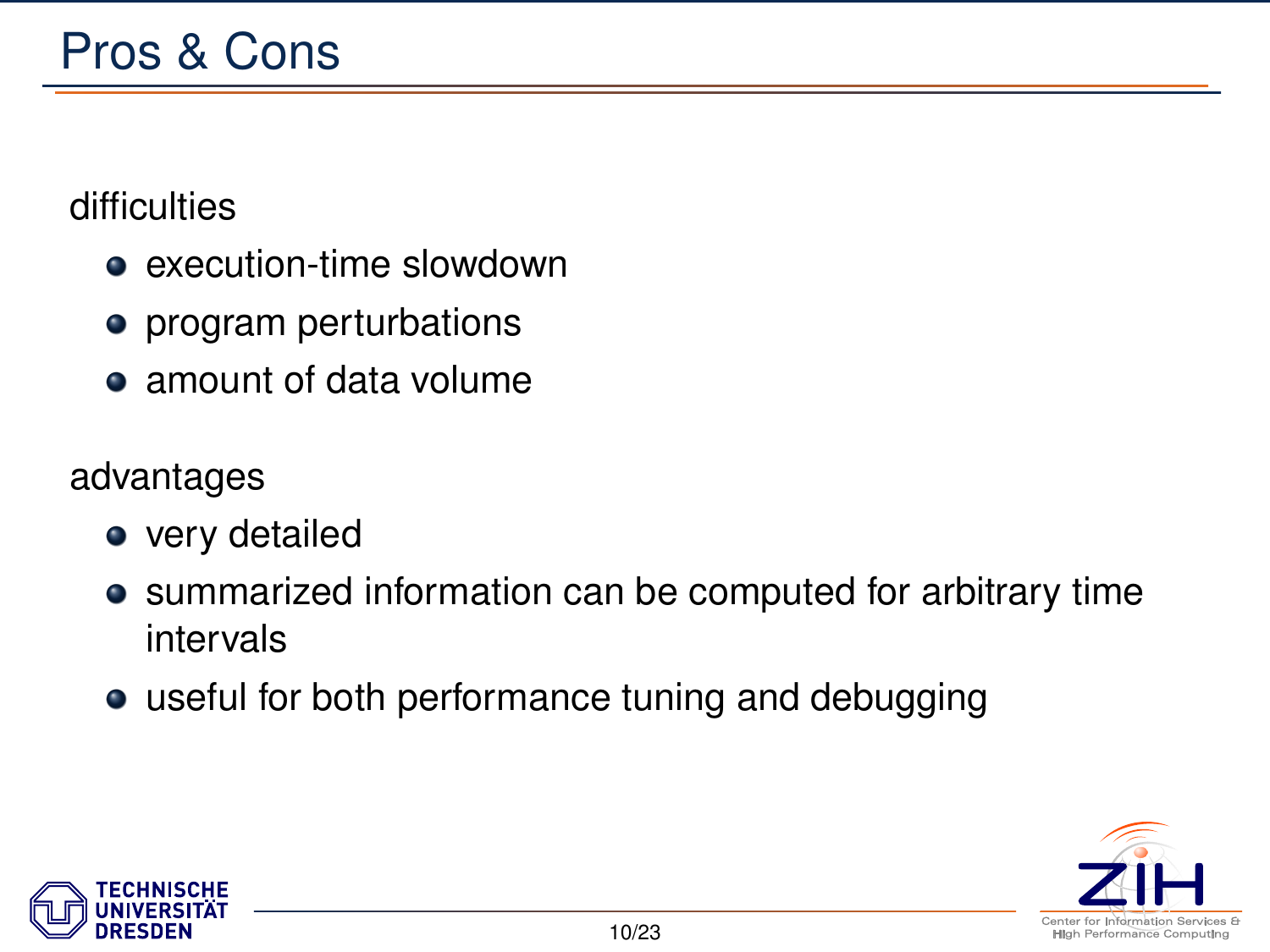

## <span id="page-10-0"></span>Importance of good filtering

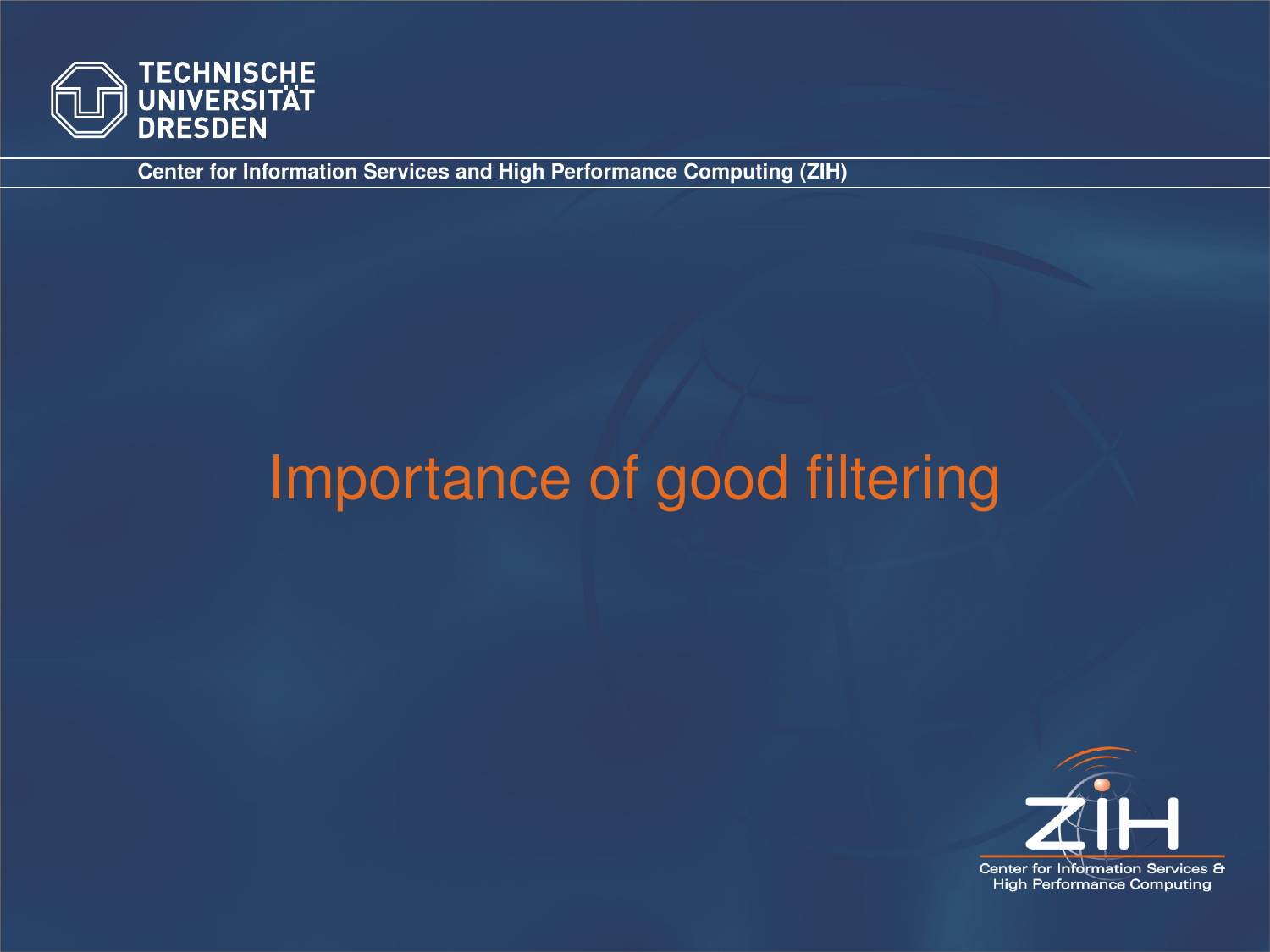#### filtering in GCC

- *-finstrument-functions-exclude-file-list*=...
- *-finstrument-functions-exclude-function-list*=...

problems

- based on substring matching
- no wildcards
- no whitelisting
- **•** filtering is imprecise



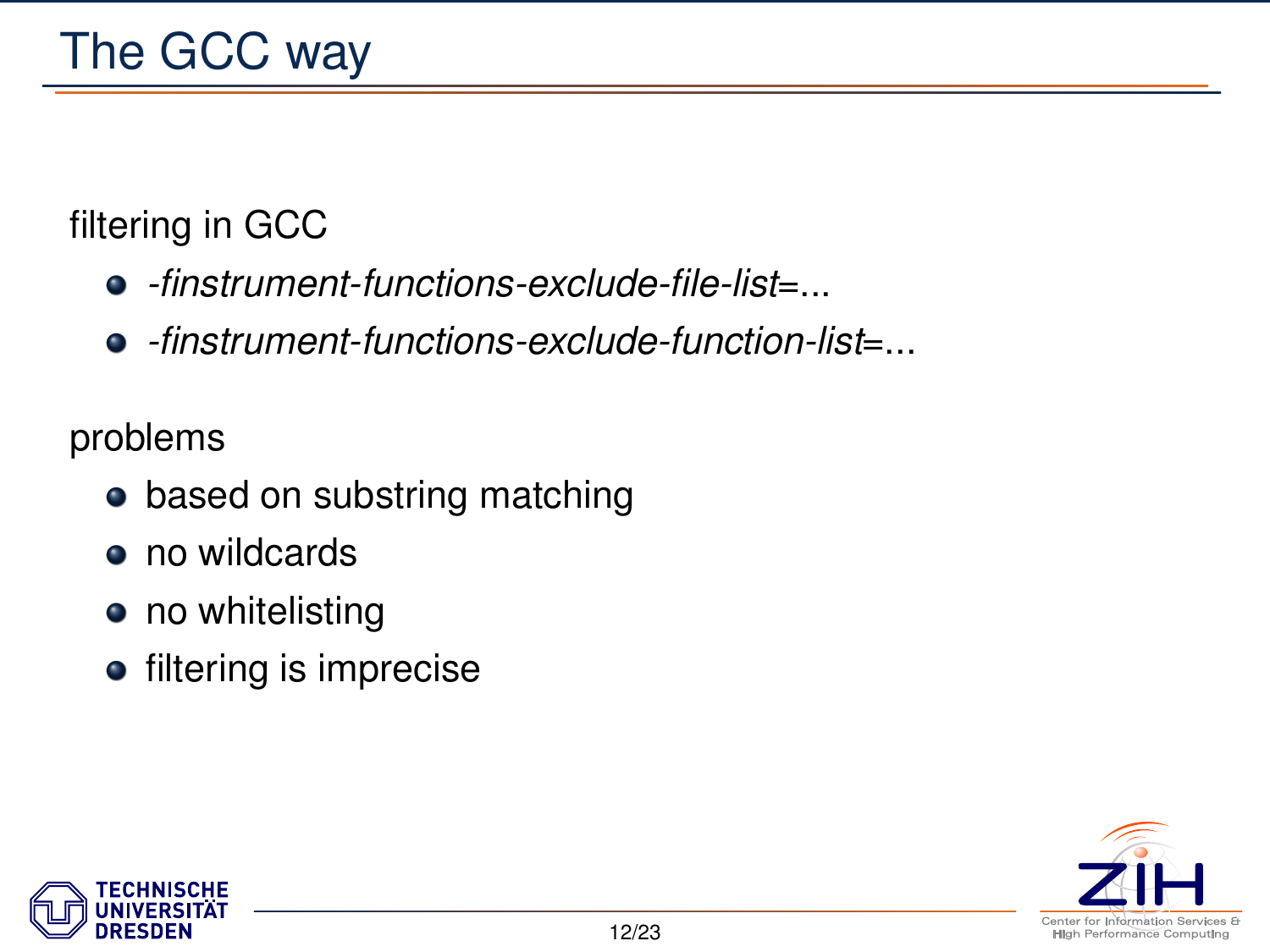### Test setup

- currently done during runtime
- proof of concept for new approach
- expensive instrumentation to guarantee compatibility
- SGI Altix 4700, Intel Itanium II Montecito 1.6 GHz
- measurement of matmul benchmark-kernel (single core)
- matrices of size 1x1 to 40x40, 150 iterations each
- use cases:
	- not instrumented
	- instrumentation via current approach filtered & unfiltered
	- instrumentation via InterAspect filtered & unfiltered



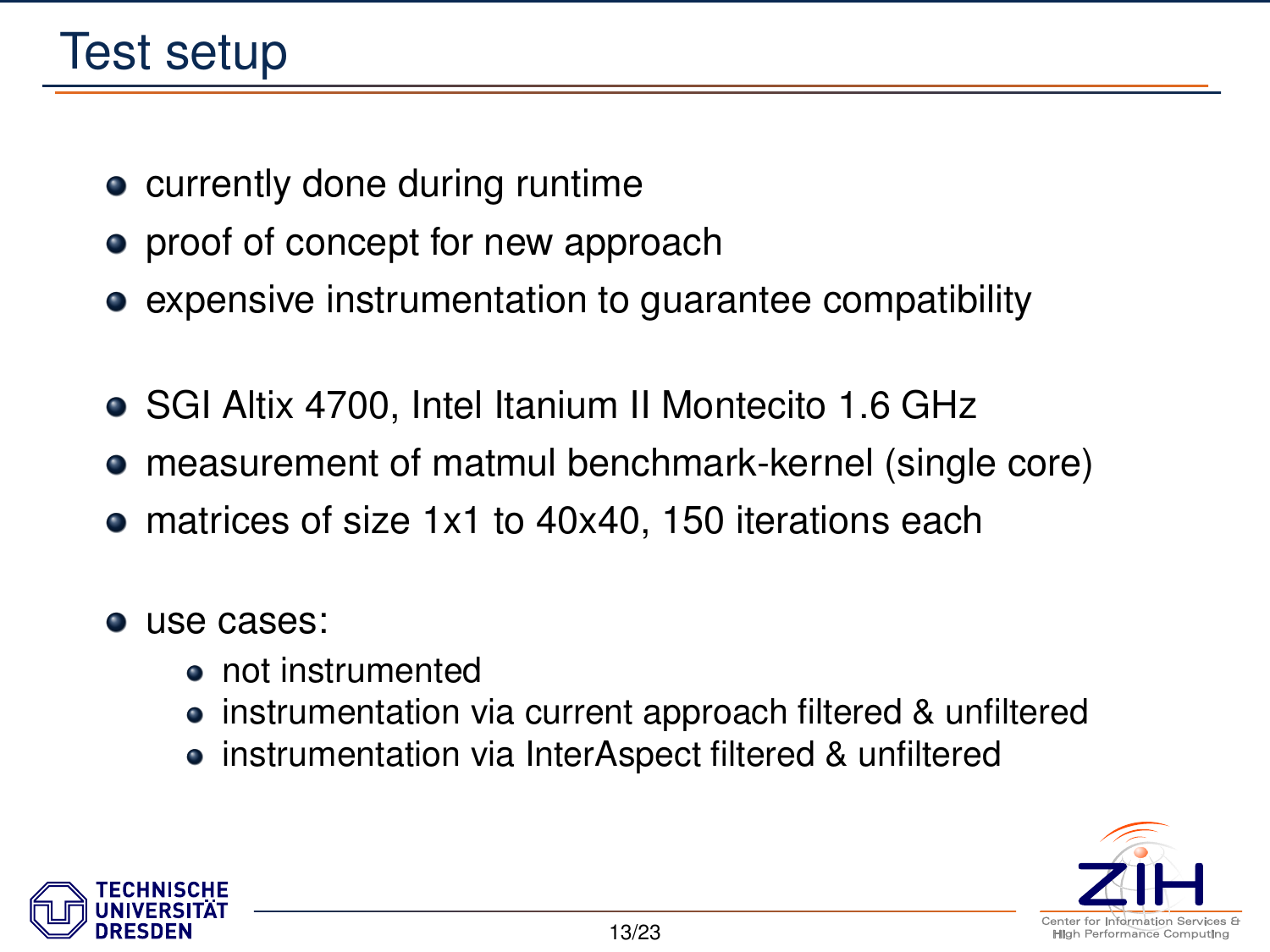- **•** framework for code instrumentation
- **developed by Stony Brook University NY**
- current version: 1.0
- works with aspect-oriented programming
- creates GCC plugins
- **.** licensed under the GNU GPL



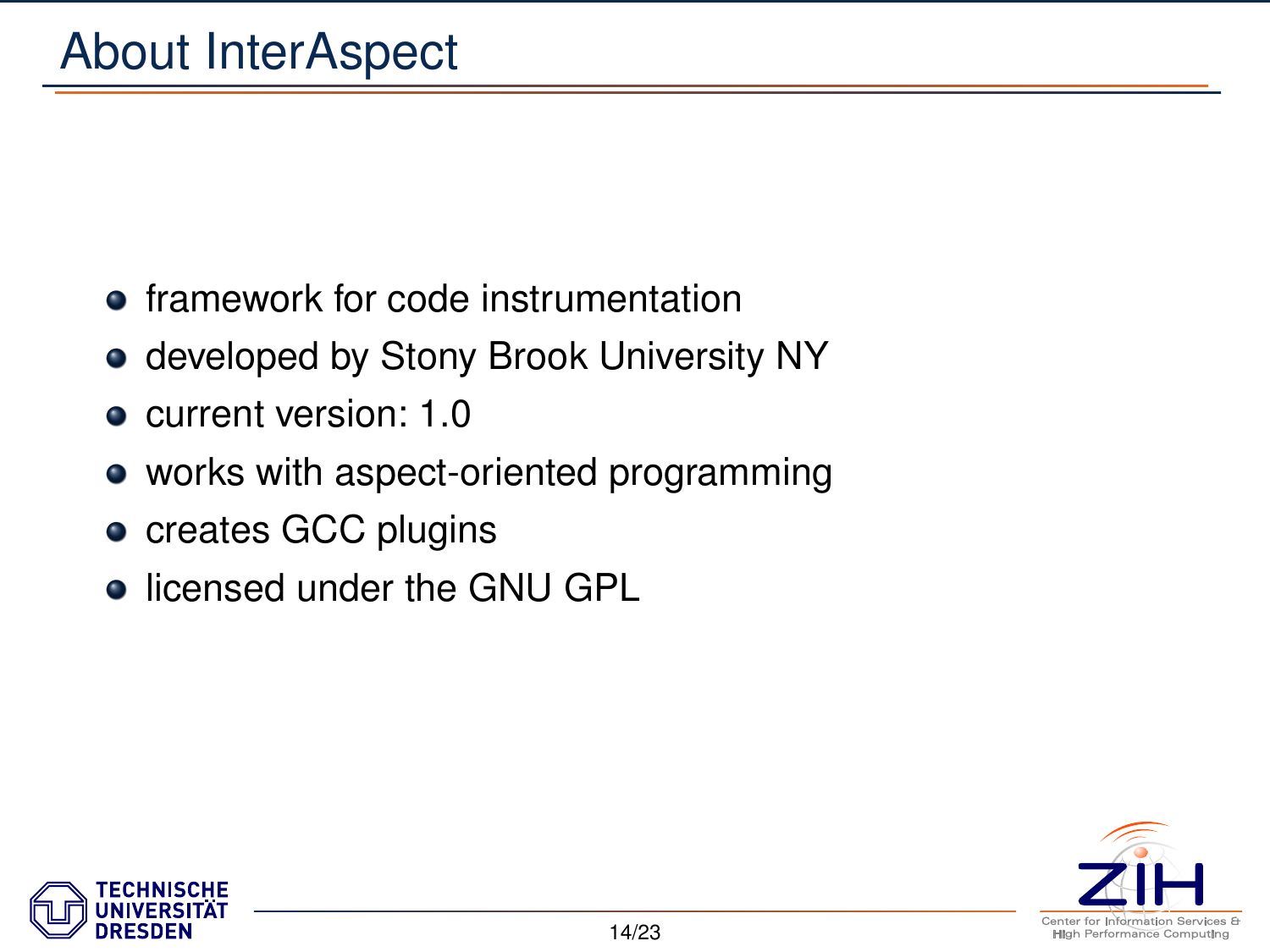### Current monitoring system

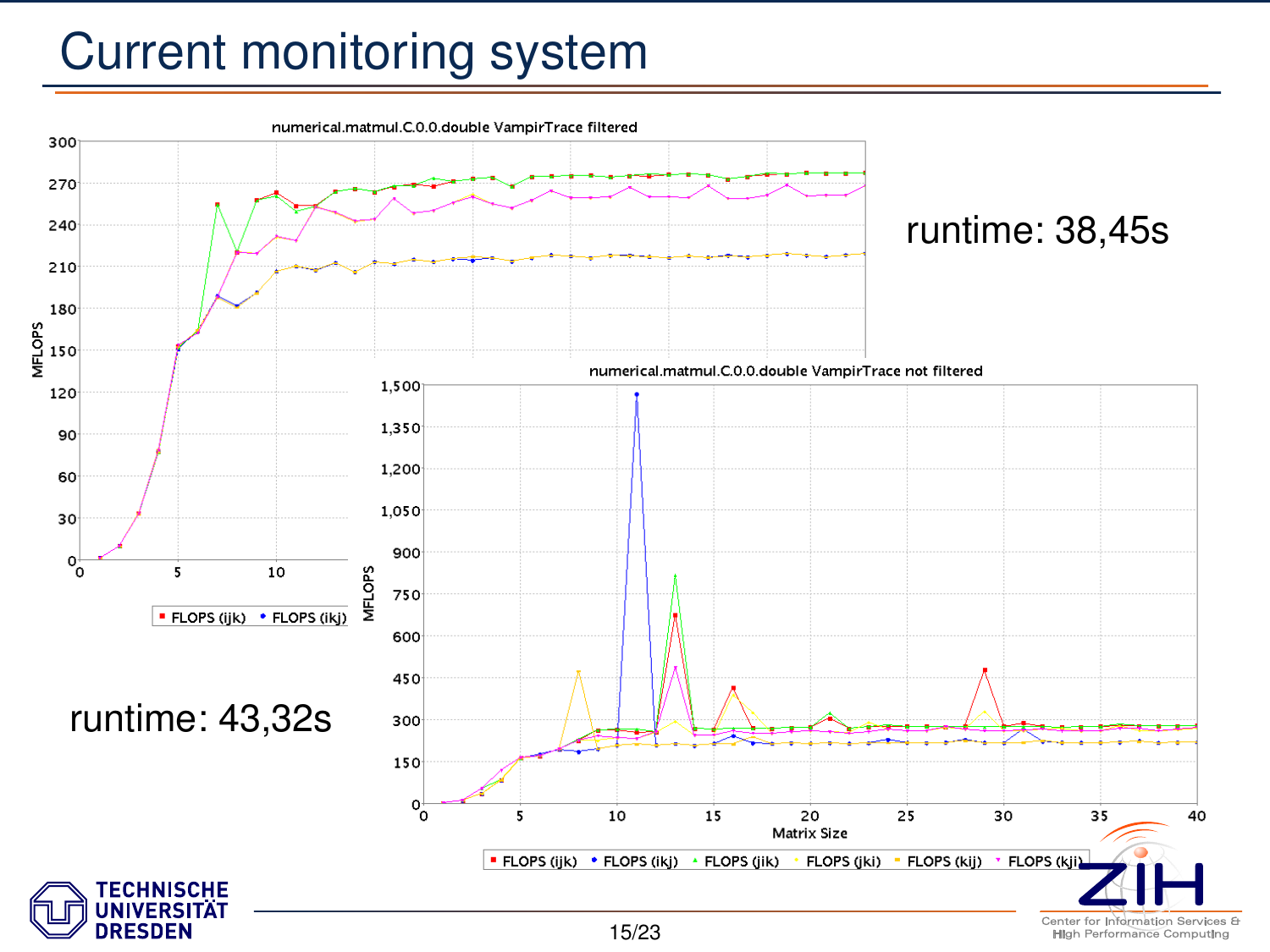### InterAspect unfiltered

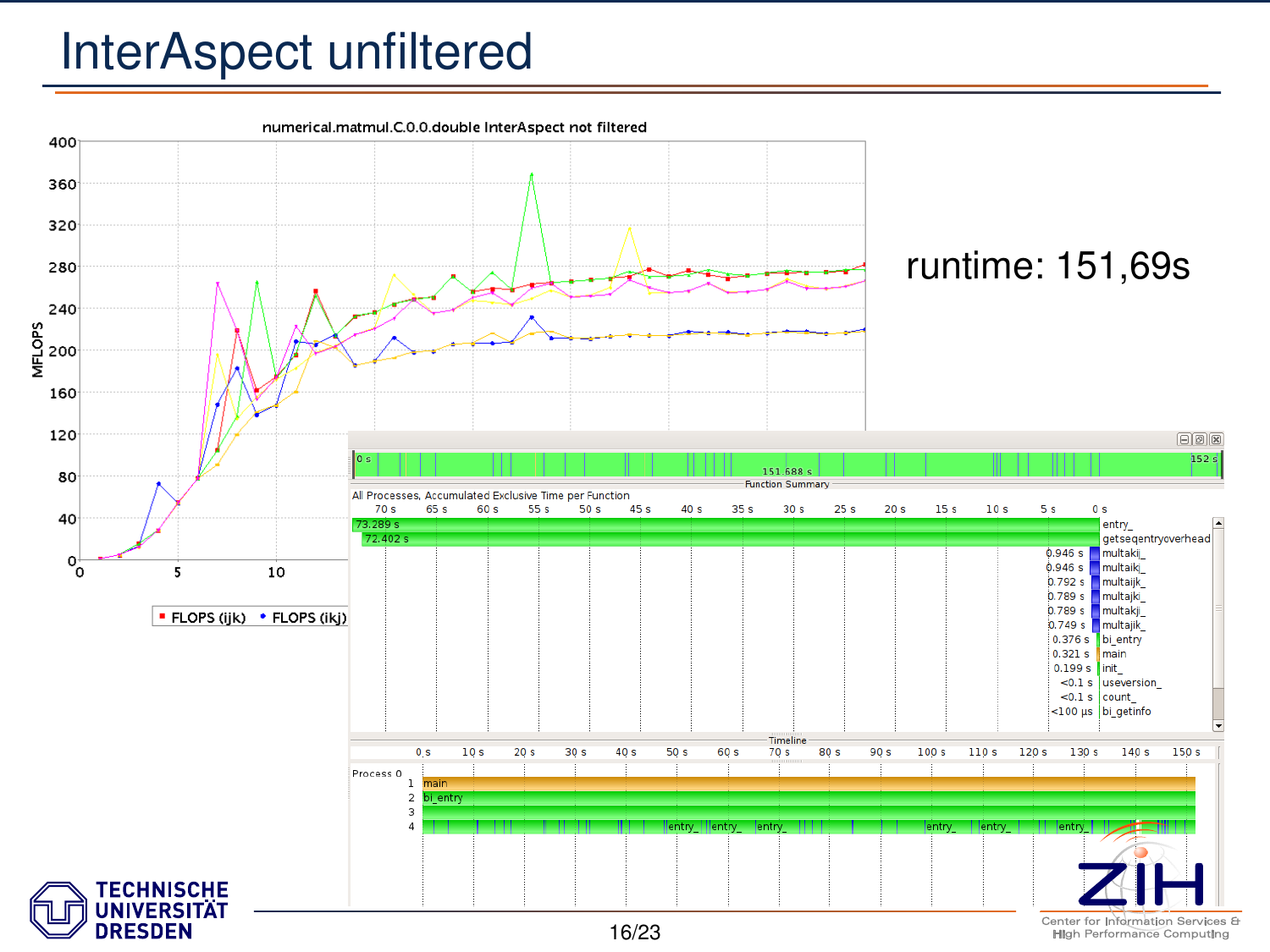### InterAspect filtered



**High Performance Computing**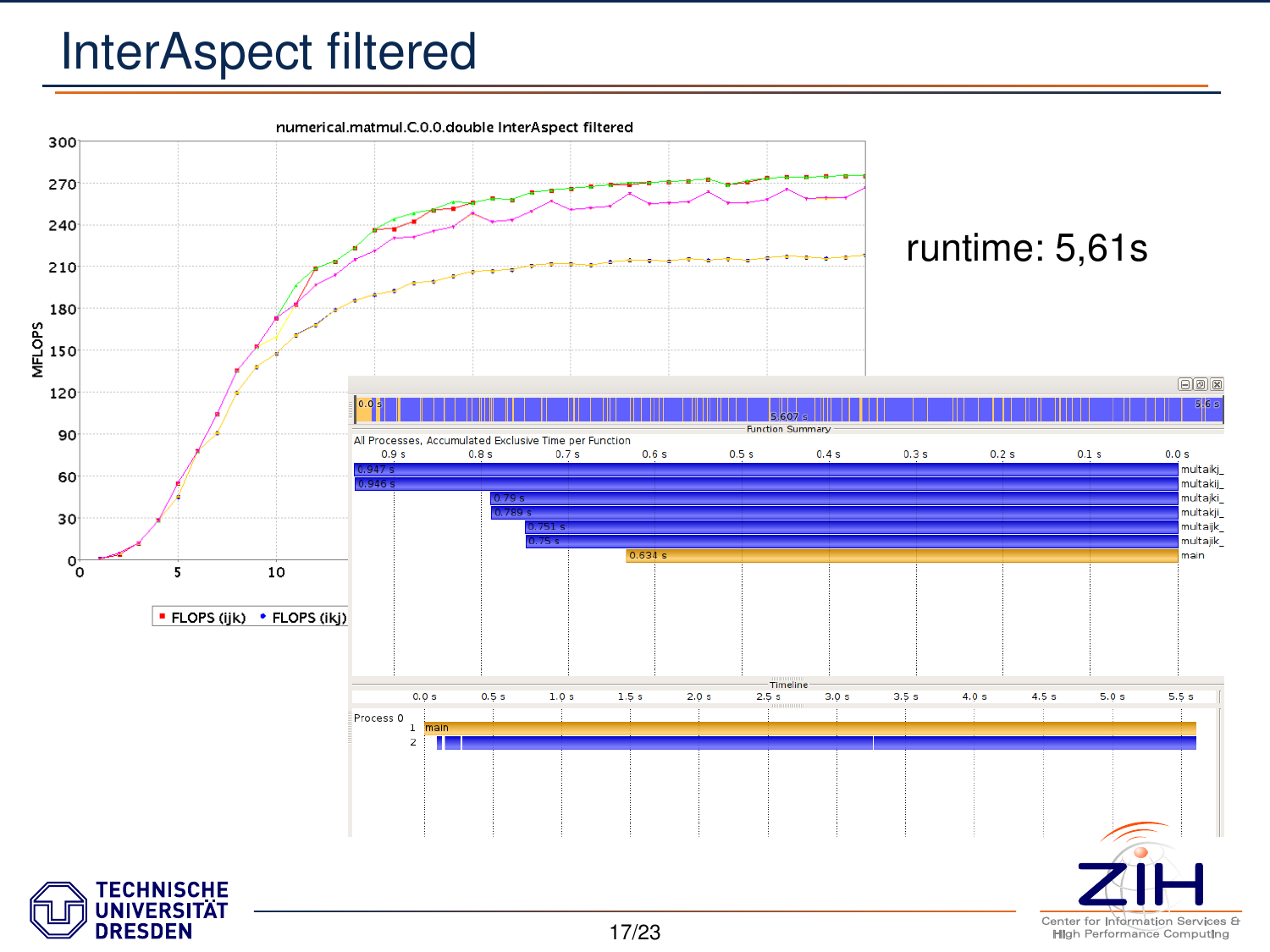- lesser data overhead generated
- only desired information are gathered (main, multa\*)
- **•** lesser result perturbations
- better reliability of results
- better runtime 5,61s vs. 151,69s (original 5,37s)



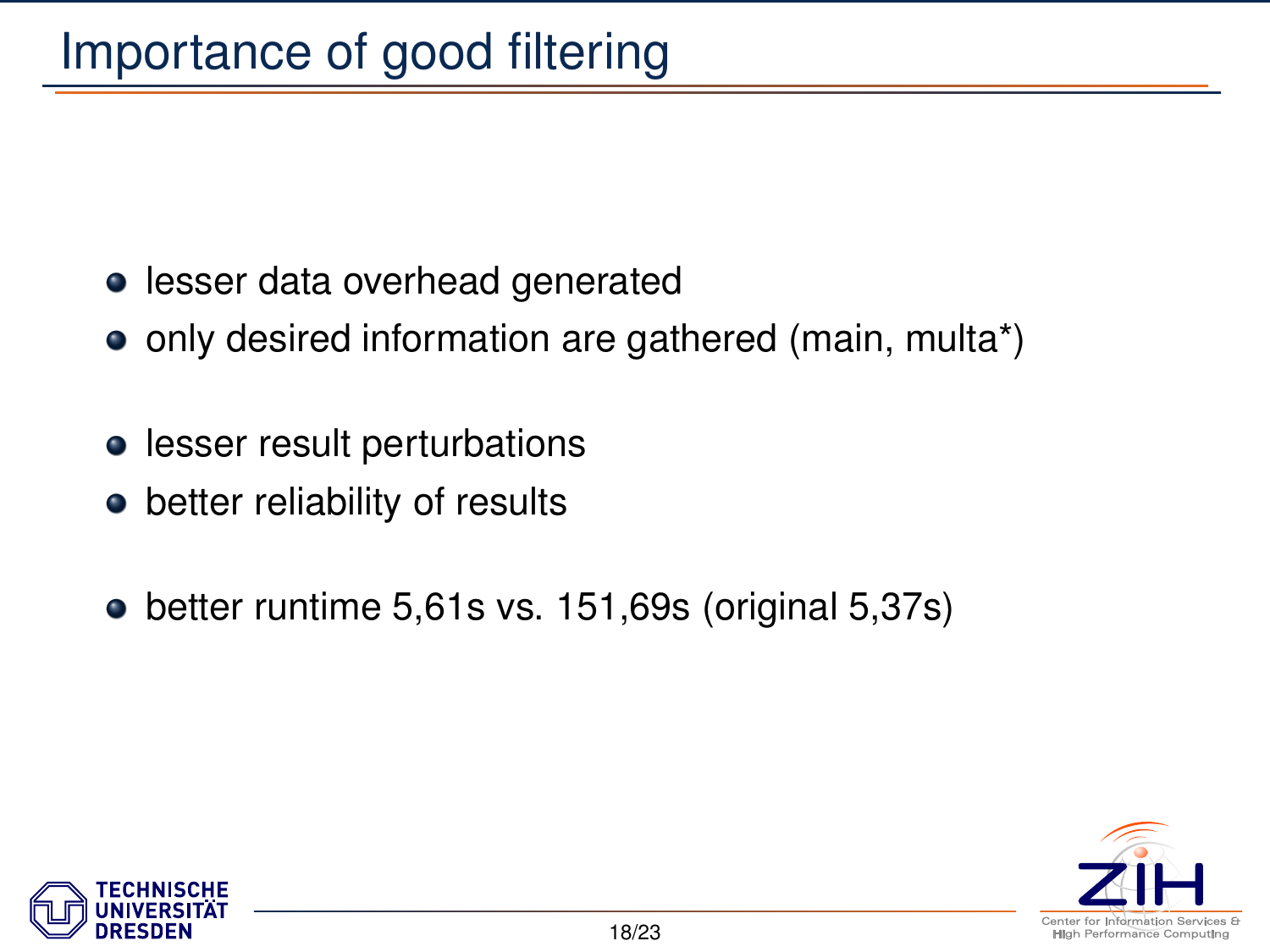

## <span id="page-18-0"></span>Our Vision

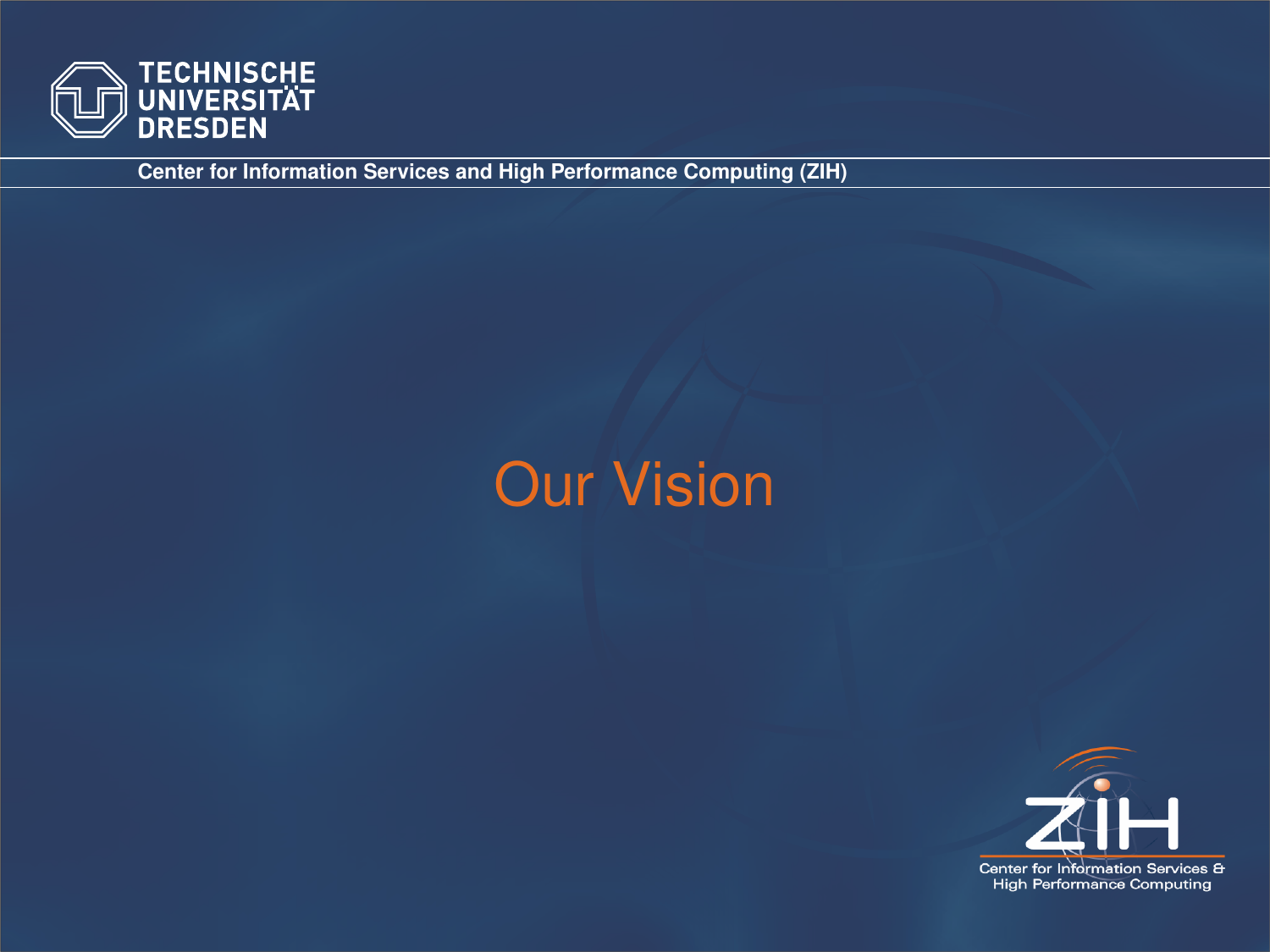- better linking between tracing environment and instrumentation
- no detour via GCC's instrumentation
- **passing custom data to instrumentation functions**
- more custom instrumentation of functions
- greater performance though lesser overhead



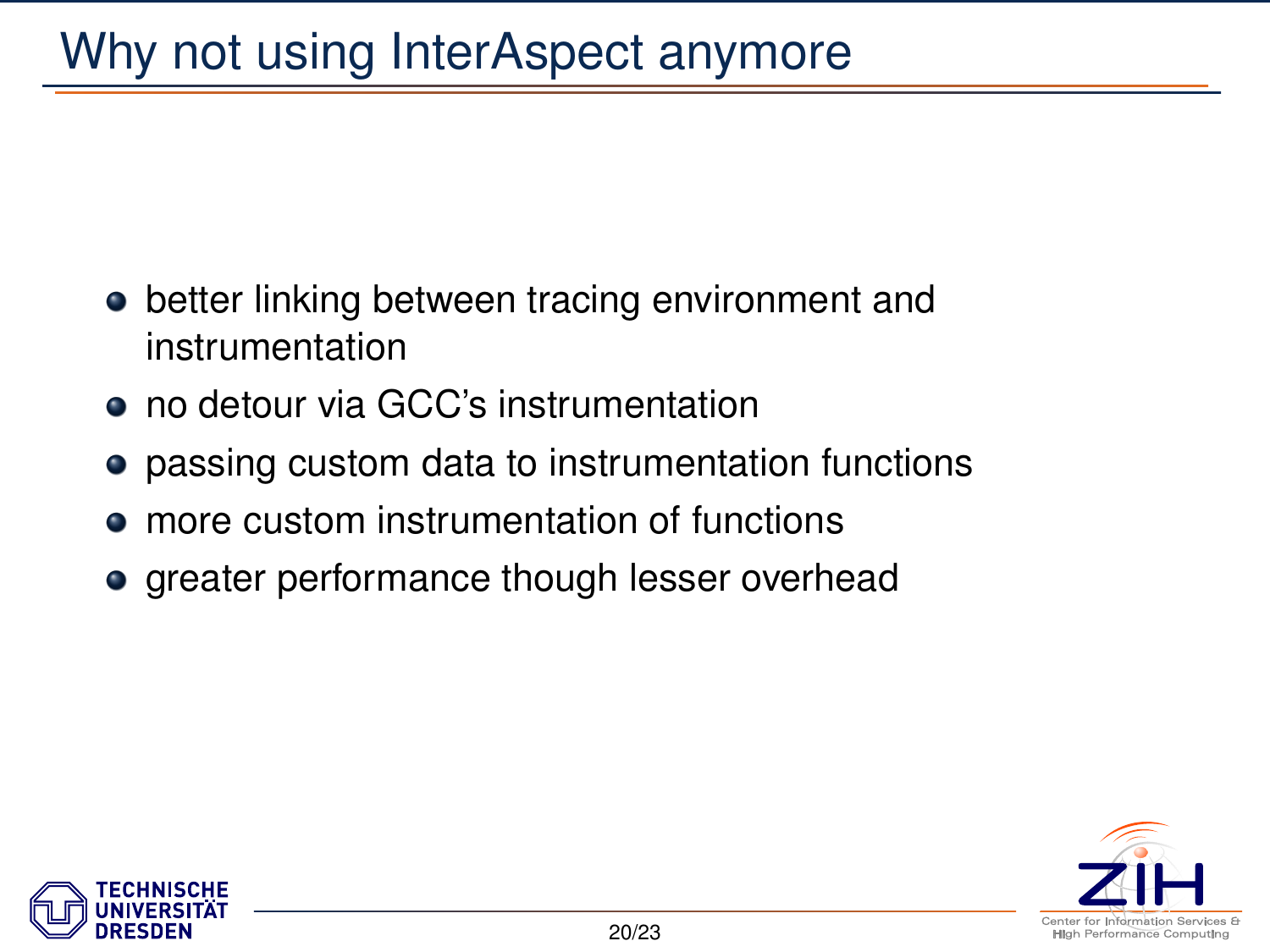- Linux on 92% of Top500 HPC Systems
- GCC is default compiler for Linux
- an open source project
- one of few with open and extensible structure
- complicated but well documented internals



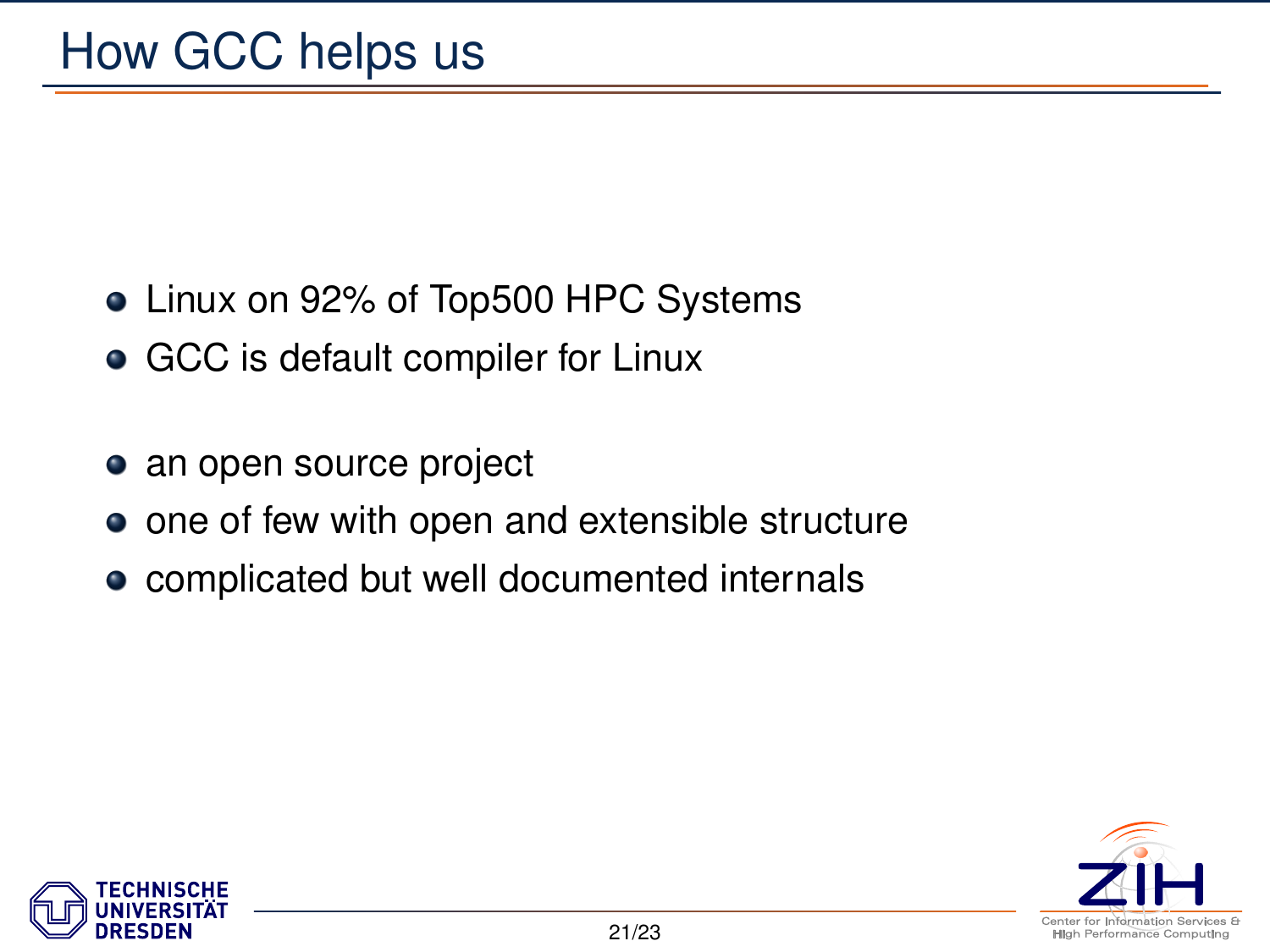### What we plan to do

- develop GCC instrumentation plugin
- joggle it with our Monitoring system
- compute function metedata during compilation
- provide filtering during compile time
- **•** provide runtime filtering for debug purposes
- provide un-/instrumented function in binary
- switching at runtime
- (multiple optimization states based on power consumption in binary)?